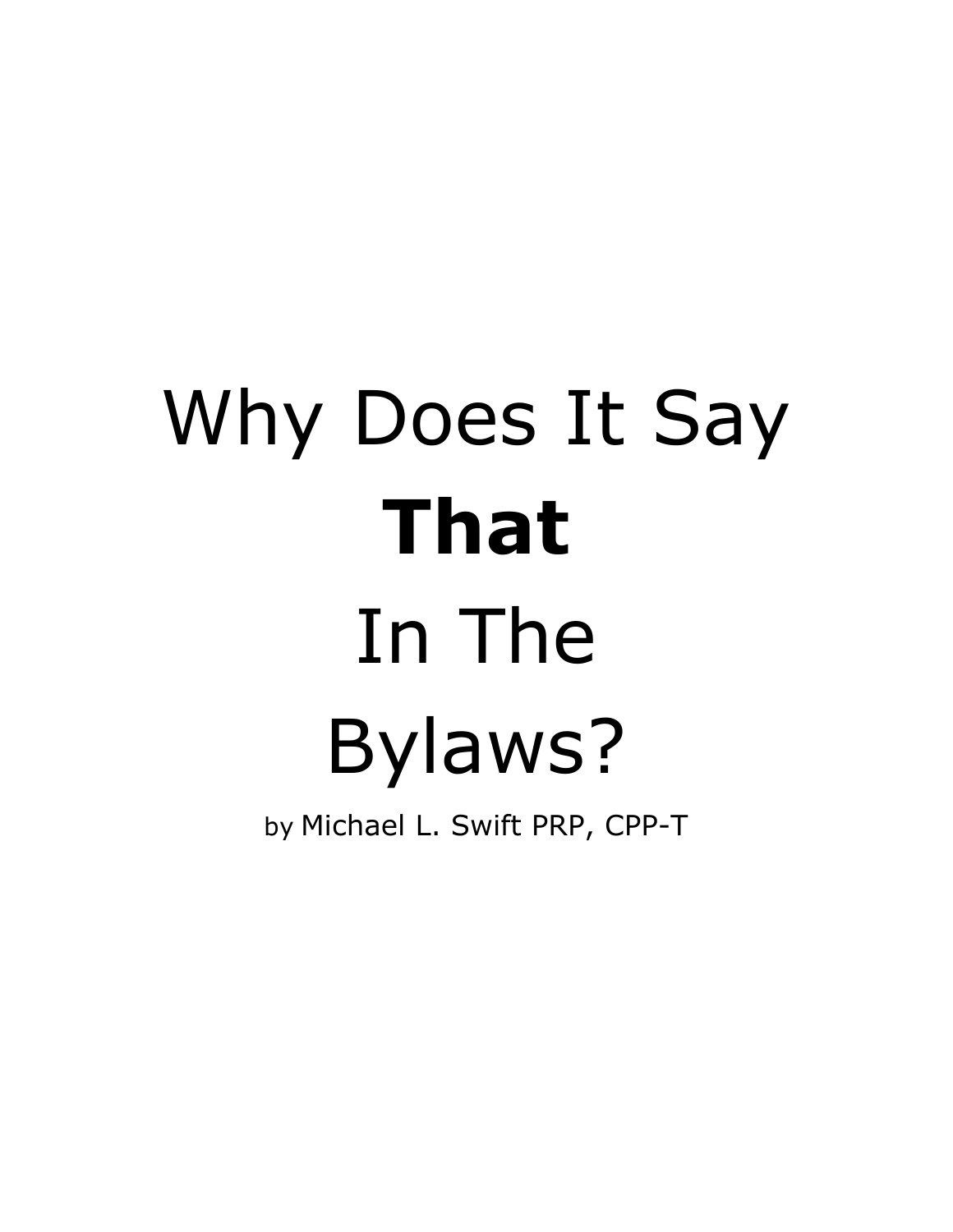Michael L. Swift PRP, CPP–T Professional Registered Parliamentarian Certified Professional Parliamentarian - Teacher 3654 Benson Avenue • Baltimore, Maryland 21227-1005 443-463-9148 • mswiftrp@parligroup.com • www.parligroup.com

For over 20 years I have served as a parliamentarian, a presiding officer, a secretary an instructor, and an expert witness. I have also written and revised bylaws, written parliamentary opinions, and judged parliamentary competitions. I have performed these services for parliamentarians, professionals, veterans, churches, avocations, schools, condominiums, local governments, local government agencies and local communities.

National Association of Parliamentarians (NAP)

- Professional Registered Parliamentarian (PRP) 2000
- Delegate National Convention 2003, 2005, 2007, 2011, 2015
- Presenter National Training Conference 2008, 2020
- Presenter National Convention 2015
- Commission on Credentialing 2016
- Member Professional Development Committee 2017
- Instructor of Professional Qualifying Course 2018
- Instructor Professional Renewal Course 2020

Maryland Association of Parliamentarians (MAP)

- Chairman Membership Committee 2003—2005
- Treasurer 2003—2005
- Institute Coordinator 2004–2020
- President 2005—2009, 2011—2013
- Vice-President 2009—2011

American Institute of Parliamentarians (AIP)

- Graduate Teachers Course (T) 2000
- President C&PP Chapter 2002—2005
- Certified Professional Parliamentarian (CPP) 2007
- CP Examiners Division Chair 2013-2016
- Presenter East Coast Practicum 2013, 2017
- Faculty Teacher Certification Course 2015
- Presenter West Coast Practicum 2015, 2016

United States Department of Transportation

- Certified Trained Facilitator 2001
- Served in the Greater Baltimore—Washington Area 2001—2005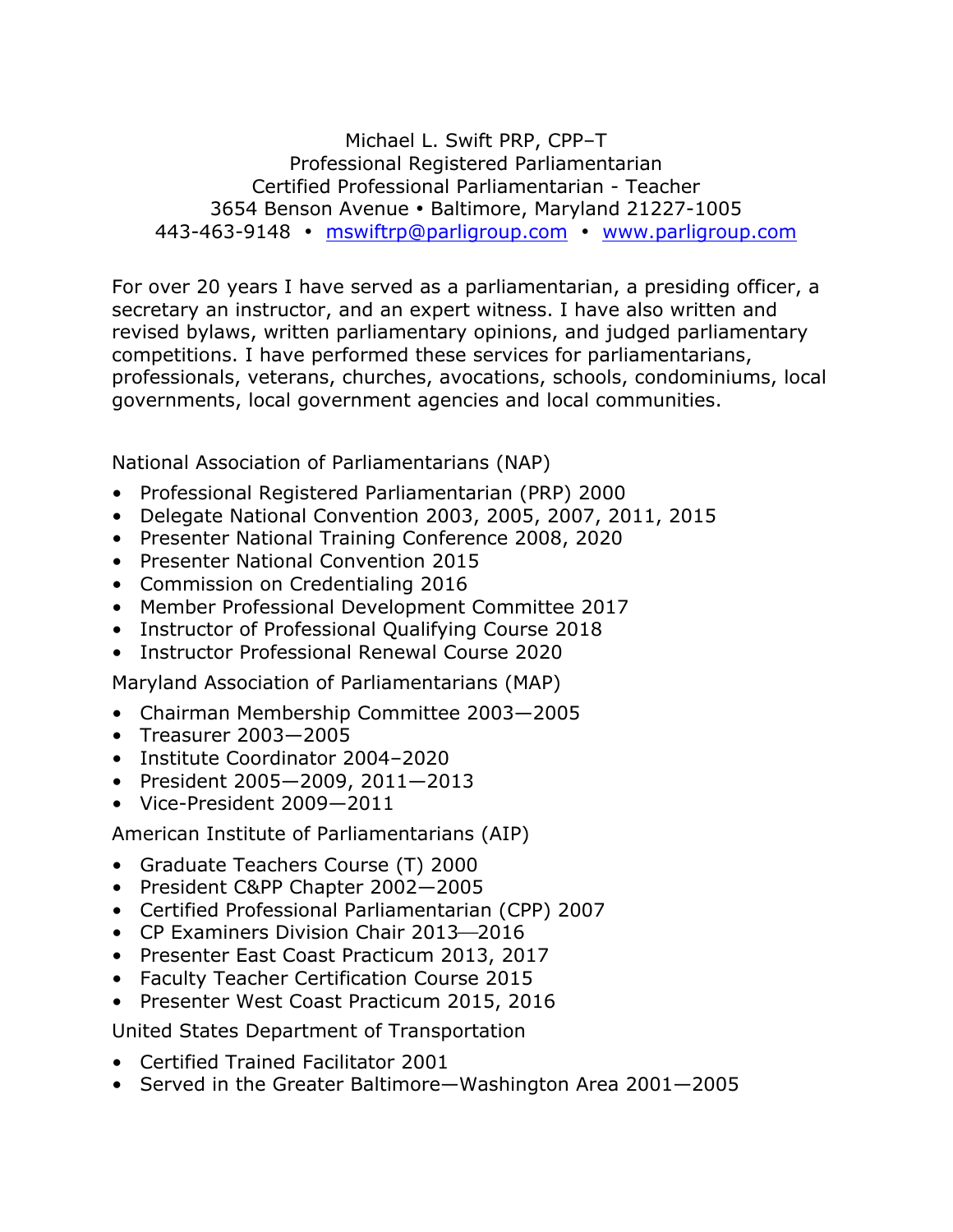# Why does it say **that** in the bylaws? Table of Contents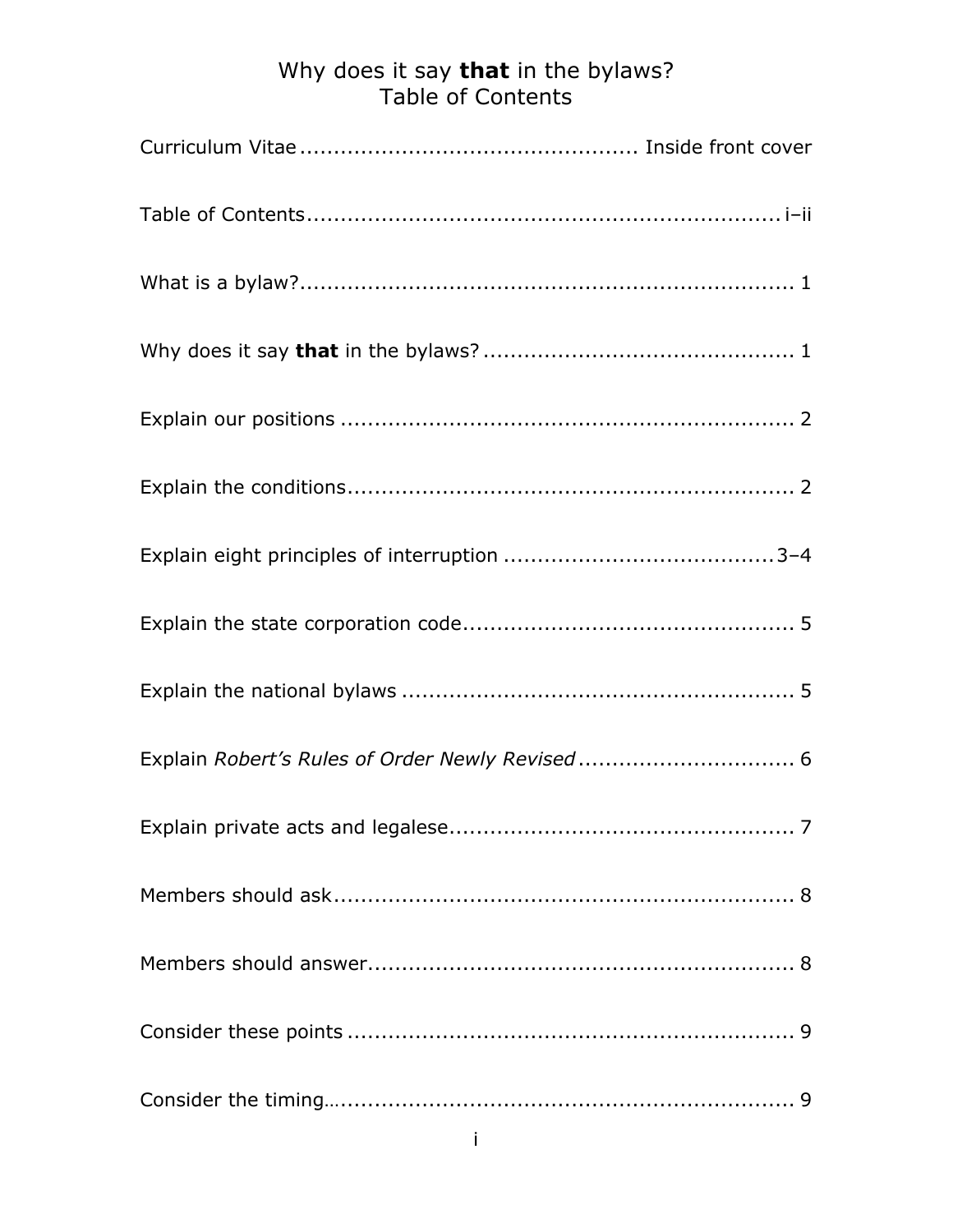# Why does it say **that** in the bylaws? Table of Contents

| Hierarchy of Documents Nine Levels Outside Back Cover |
|-------------------------------------------------------|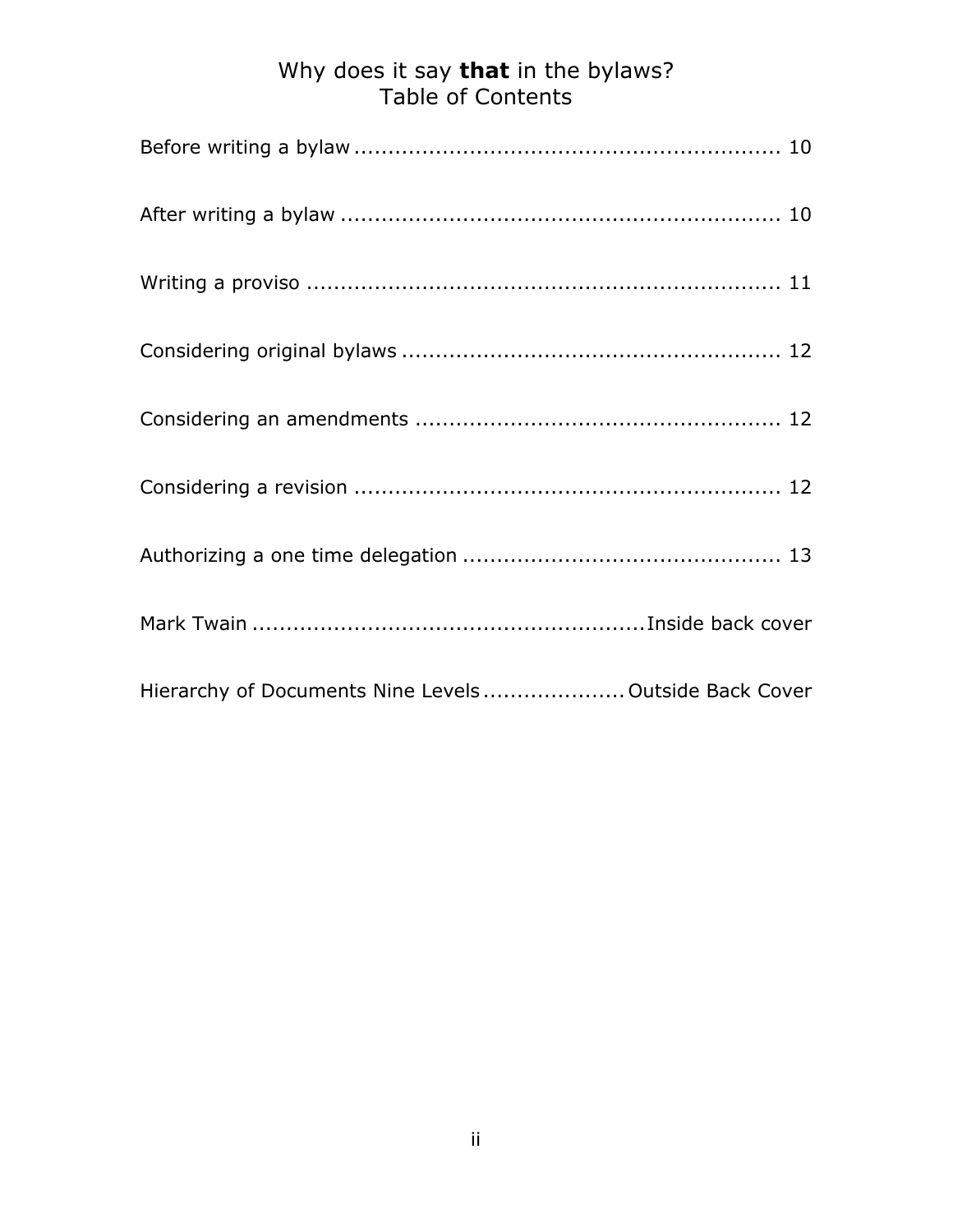#### **What is a bylaw?**

- 1 A bylaw is a fundamental rule that structures the organization.
- 2 A bylaw is a fundamental rule that is too important to suspend.
- 3 A bylaw is a fundamental rule of a certain level, rank, in the hierarchy of the governing documents.
- 4 A bylaw is an agreement between you, the member, and the Corporation.

Why does it say **that** in the bylaws?

- 1 The members included rules from higher ranking, governing documents in the bylaws.
- 2 The members included rules from lower ranking governing documents in the bylaws.
- 3 The members had a particular problem and tried to solve it with a bylaw.
- 4 The members did not follow the adopted parliamentary authority *Robert's Rules of Order Newly Revised* 11<sup>th</sup> Edition.

1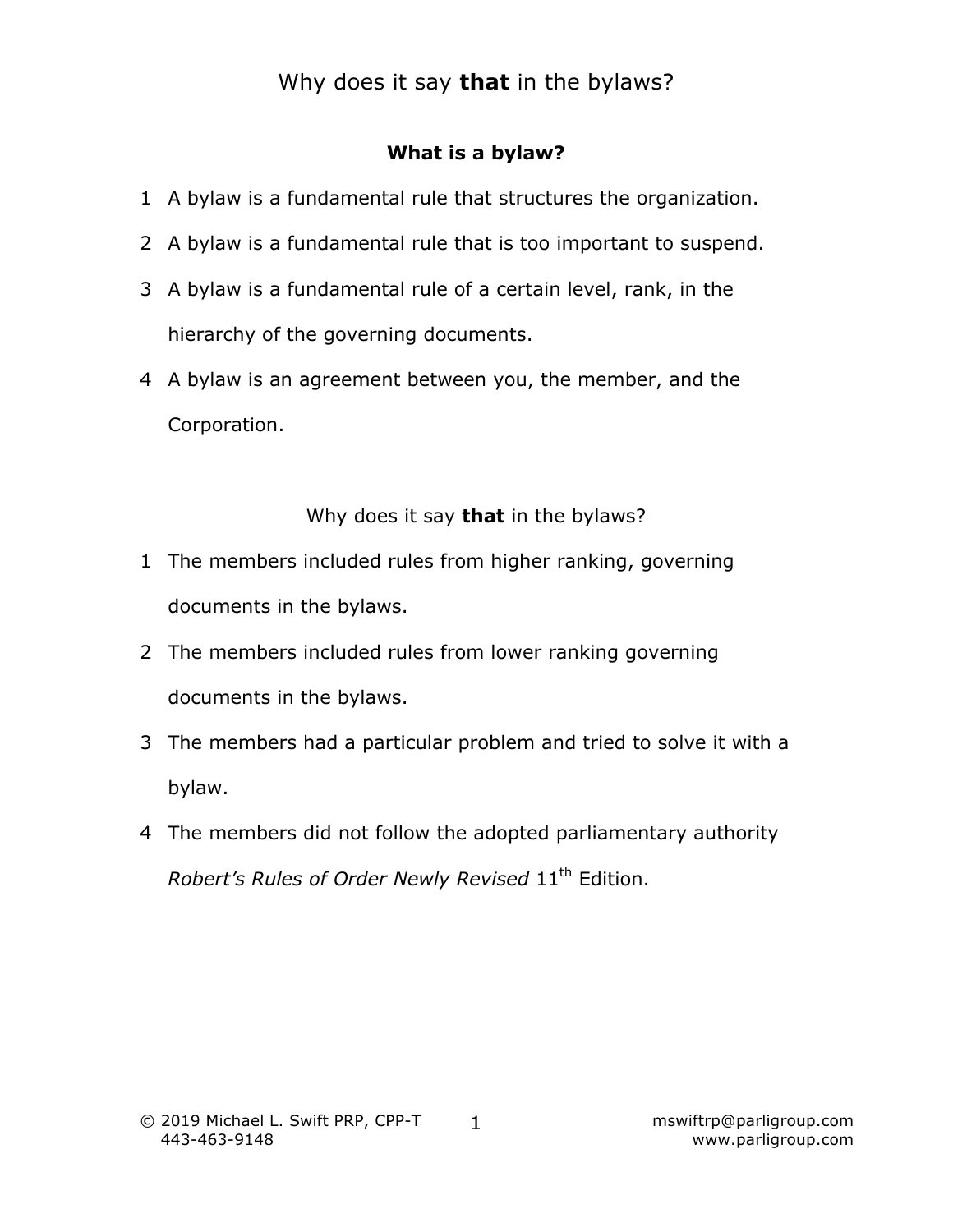#### **Explain our positions.**

- 1 I, the parliamentarian, am concerned with the procedure; I have no authority.
- 2 You, the members, are concerned with the result; you decide.

#### **Explain the conditions.**

1 The levels, ranks, of governing documents and where the bylaws fit in that hierarchy.

2

2 The need to use a particular style manual.

MLA…, Harbrace…, Chicago…

3 The need to use defined terms.

Webster's…, Oxford…, Robert's…, Black's…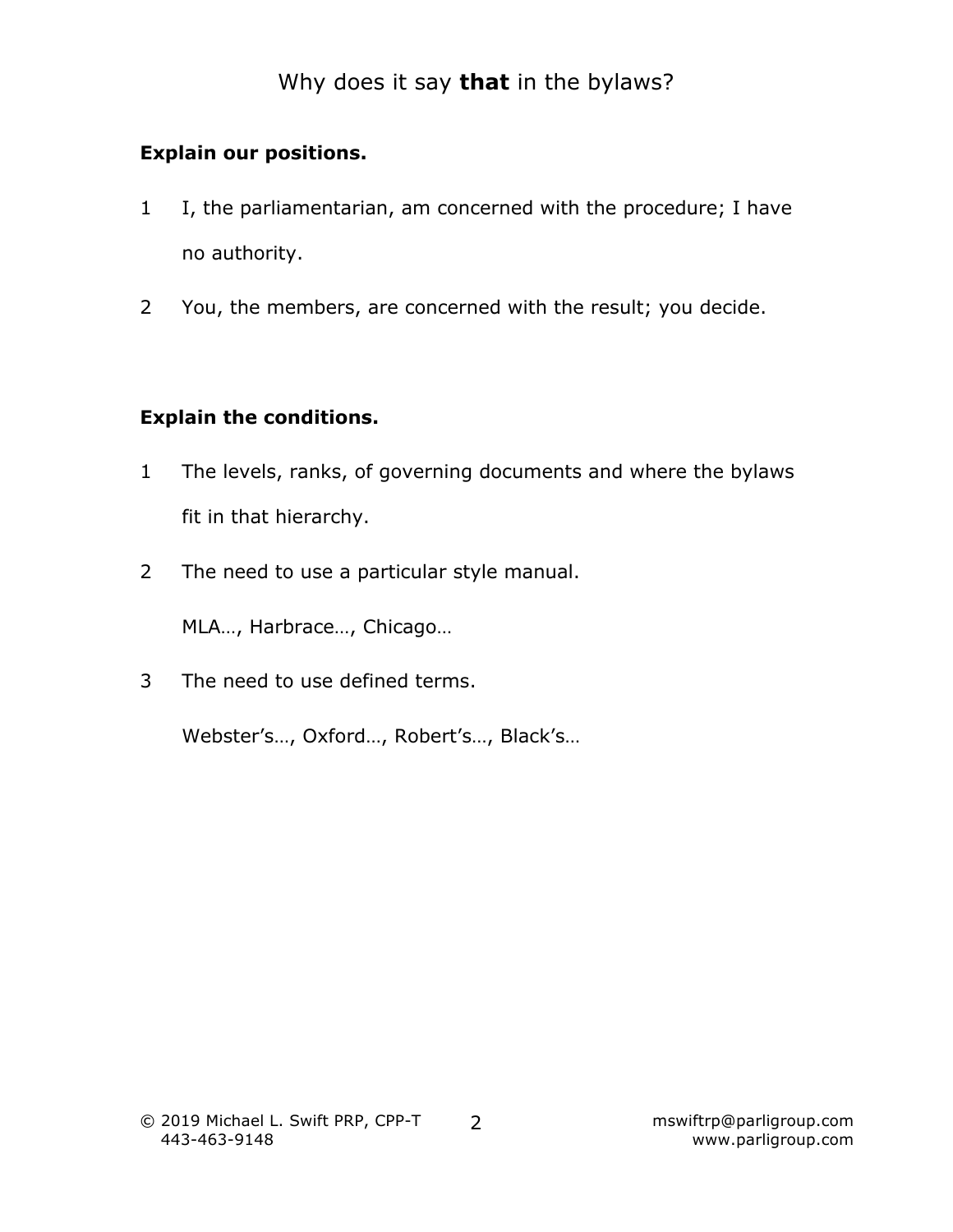### **Explain eight principles of interpretation.**

- 1 If a bylaw is **ambiguous**, it must be interpreted, if possible, in harmony with the other bylaws.
- 2 When a provision of the bylaws is susceptible to **two meanings**,
	- a one of which conflicts with or renders absurd another bylaw provision,
	- b and the other meaning does not,
	- c the other, latter, must be taken as the true meaning.

#### 3 A **general statement** or rule

- a is always of less authority than a specific statement or rule
- b and yields to it.
- 4 If the bylaws authorize
	- a **certain things** specifically,
	- b other things of the same class are thereby prohibited.

3

#### 5 A provision granting **certain privileges**

- a carries with it a right to a part of the privileges,
- b but prohibits a greater privilege.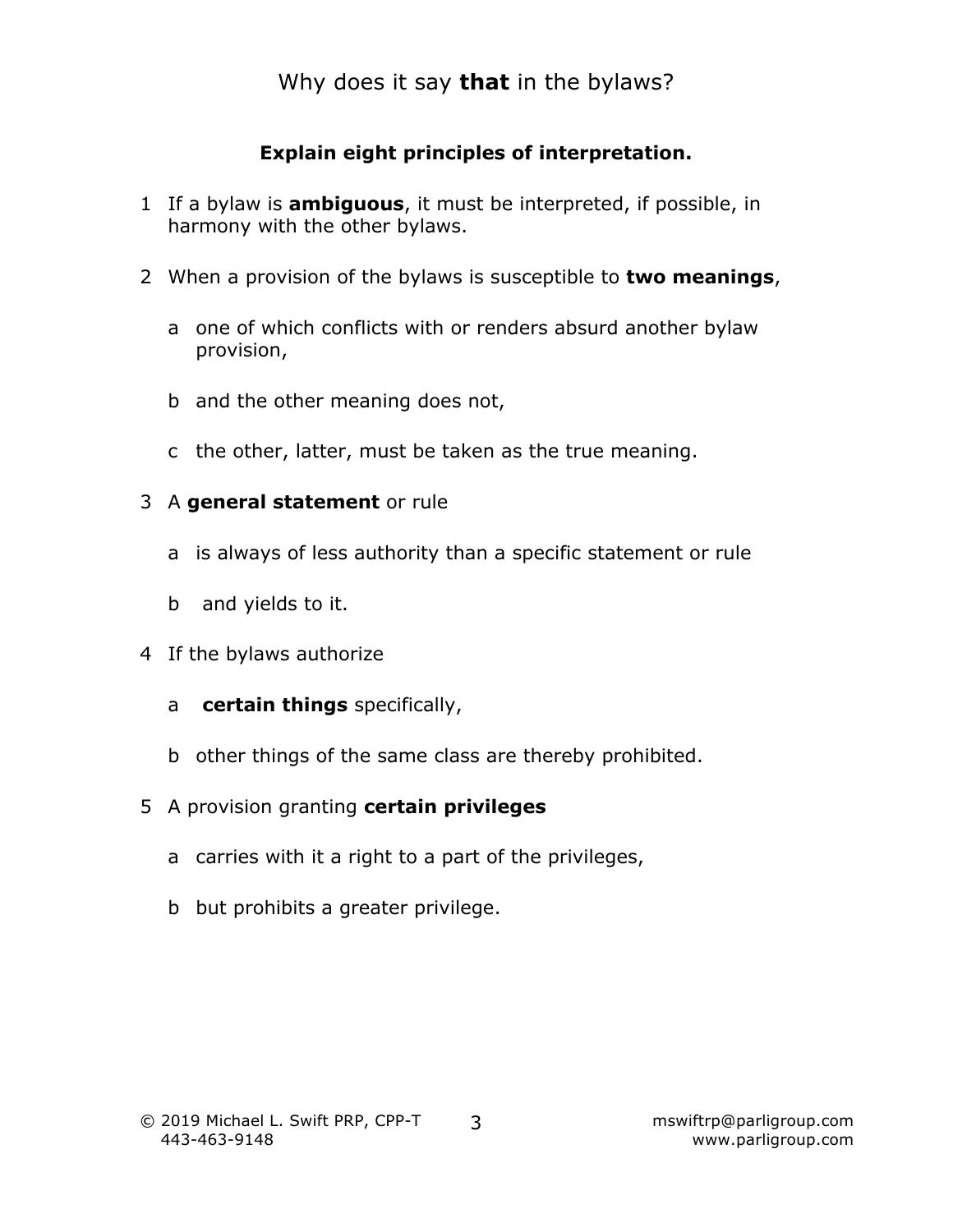#### 6 A **prohibition or limitation** prohibits

- a everything greater than what is prohibited,
- b or that goes beyond the limitation;
- c but it permits what is less than the limitation,
- d and also
	- i things of the same class that are not mentioned in the prohibition or limitation and
	- ii that are evidently not improper.
- A sentence with a series of semi-colons and/or commas is in effect **a list** of things permitted, **a list** of privileges, or **a list** of things prohibited.
- 7 The imposition of a definite **penalty** for a particular action
	- a prohibits the increase or
	- b diminution of the penalty.
- 8 In cases where the bylaws use
	- a a general term
	- b and also two or more specific terms that are wholly included under the general rule
	- c a rule in which
		- i only the general term is used
		- ii applies to all the specific terms.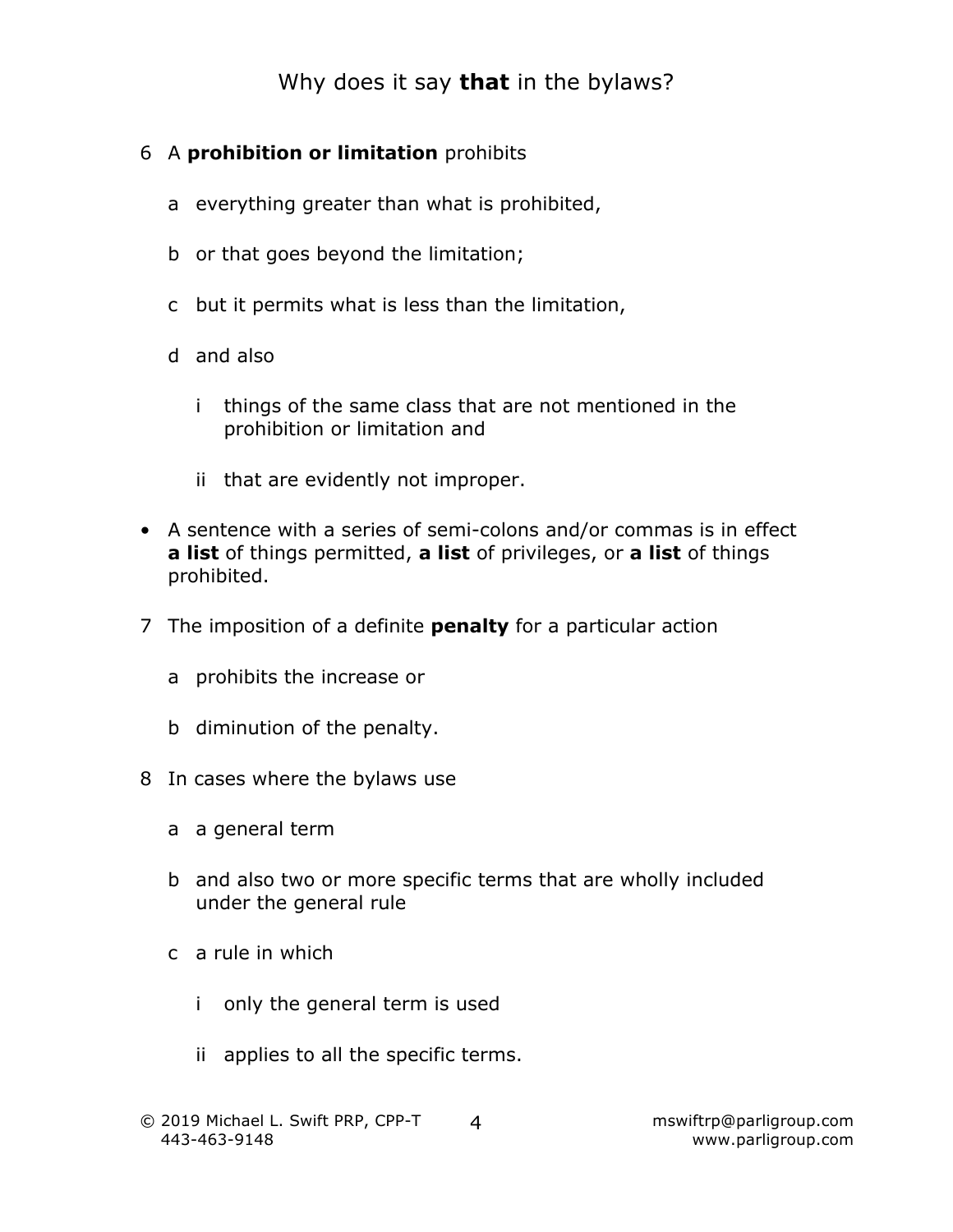#### **Explain the state corporation code, MCCA.**

- 1 Do not simply re-write statements from a state corporation code.
- 2 Use a state corporation code where applicable and as intended.
- 3 A state code is written to cover all the corporations in a state.
	- a the bylaws (or board, or corporation) may  $\ldots$ ......... option
	- b unless the bylaws provide otherwise ..................... default
	- c a corporation shall \_\_\_\_ ........................................ directive
	- d a corporation may not \_\_\_\_................................ prohibition
	- e each director of a corporation shall **container the same of the container**
	- f if permitted by the bylaws a person may \_\_\_\_ ............ option

#### **Explain the national bylaws.**

- 1 Do not simply re-write statements from national bylaws.
- 2 Use national bylaws where applicable and as intended.
- 3 A national bylaw is written to cover all the Associations in the nation.
	- a the officers of an Associations shall serve a one or two year term…
	- b an Association shall prescribe its quorum as required by state law…
	- c an Association's nominating committee shall consist of at least three members…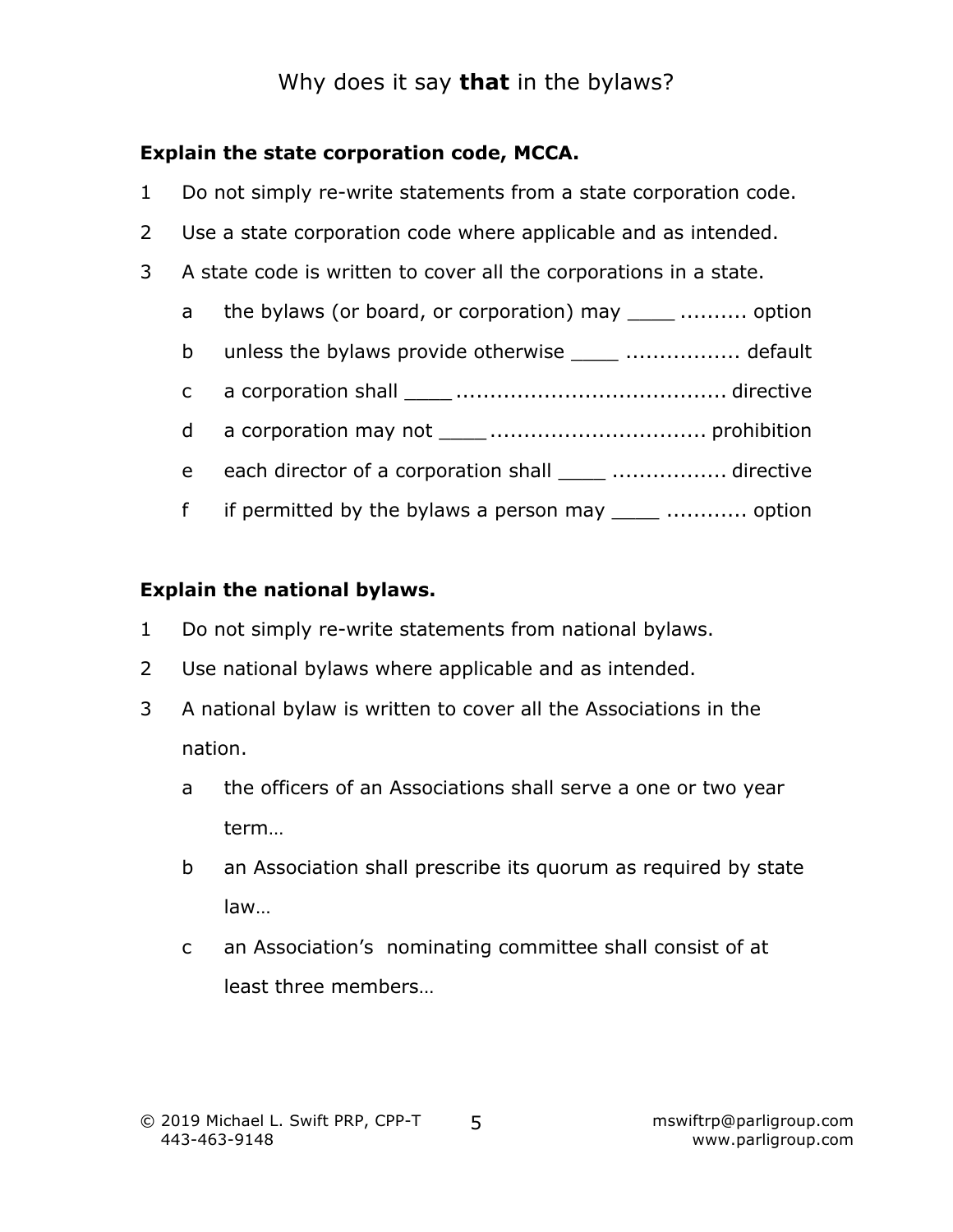### **Explain Robert's** *Rules of Order Newly Revised.*

- 1 Do not simply re-write statements at will from RONR.
- 2 Use rules from RONR where applicable and as intended.
- 3 RONR is written to cover all deliberative associations.
	- a …unless otherwise ordered by the…
	- b … may from time to time…
	- c as… shall from time to time deem necessary…
	- d from time to time as the bylaws may prescribe.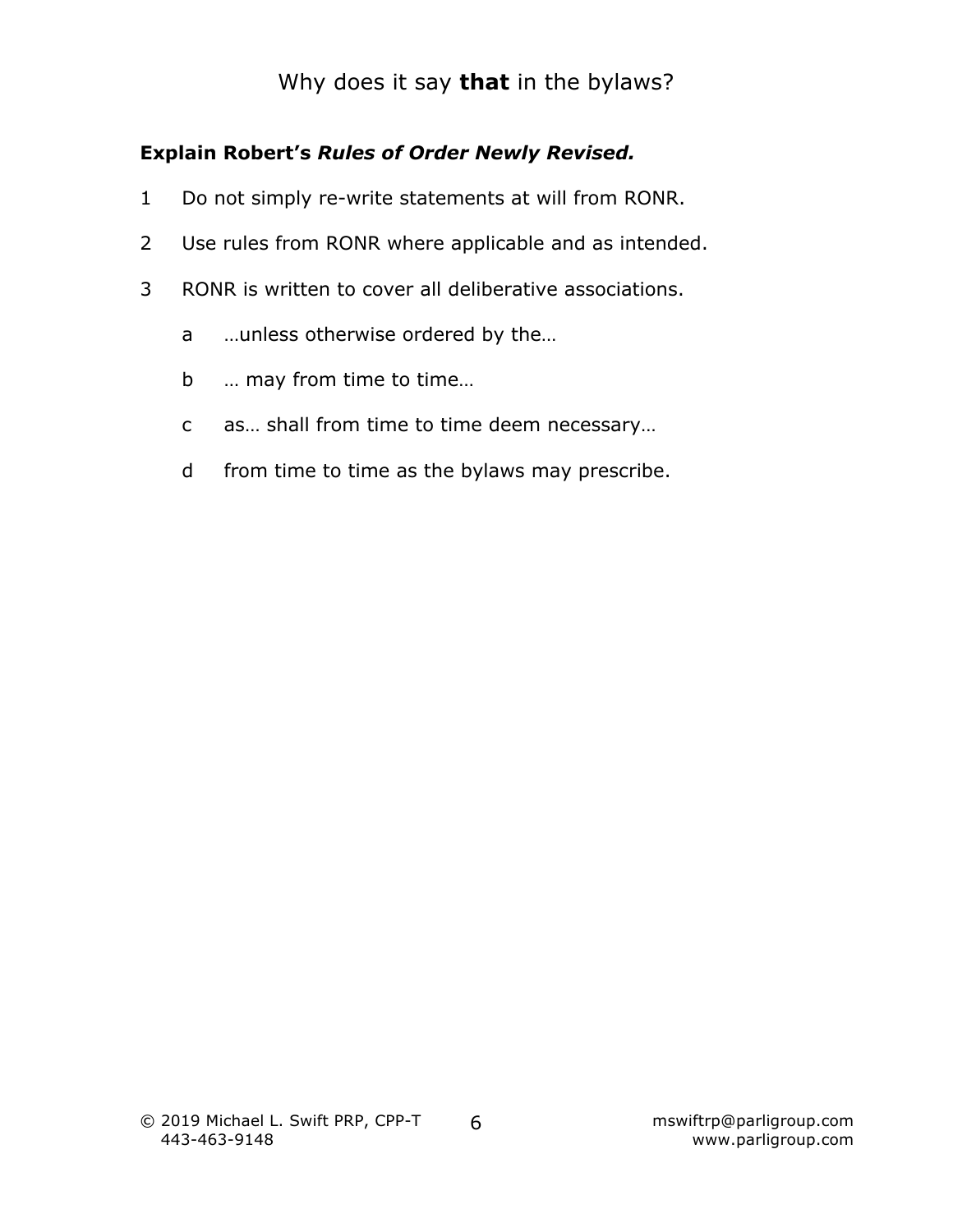#### **Explain private acts and legalese.**

According to the *Guidebook for Directors of Nonprofit Corporations* 3<sup>rd</sup> Edition, Editors George W. Overton & Jeannie Carmedelle Frey, on page 281 states:

Private Acts (Contracts) That Bind the Corporation Corporations through their own voluntary actions are frequently making law: by contracts, agreements, leases, etc. These private actions [bylaws], which are part of the daily business of the corporation, create a set of legal restraints that are as effective within their limited sphere as any statute or regulation [and therefore should be written as much as possible in plain English a member can understand and not in legalese]. Yet, no business could survive if every contract, every purchase of goods, etc., required the services of a lawyer. Here, the prudent board attempting to control its legal environment will separate those contracts which require the assistance of counsel from those which can be handled by corporation's staff [and members] as part of the corporation's day-to-day business.

Legalese is a term first used for legal writing that is difficult for you and me to read and understand. Legalese is characterized by long sentences, many modifying clauses, complex vocabulary, high abstraction, and insensitivity to the reader's need to understand the document's meaning.

7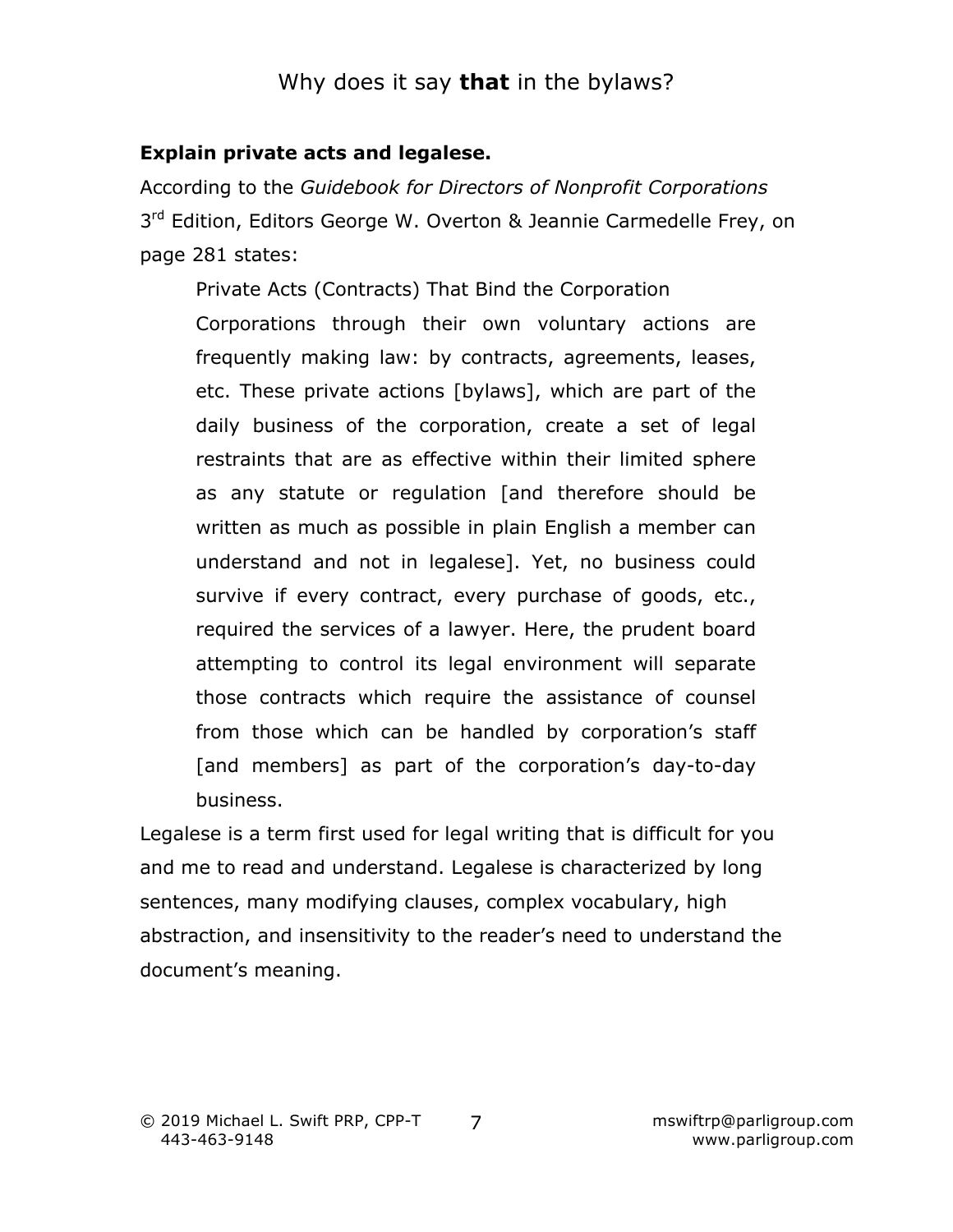#### **Members should ask.**

- Do we understand this bylaw?
- Do we agree on the meaning of this bylaw?
- Does this bylaw make sense to us?
- Is this bylaw appropriate for our Association?
- Is this bylaw applicable to our Association?
- Can we, the Association, amend this bylaw?
- Can we, the Association, enforce this bylaw?
- Is this bylaw written in another document at another level?
- What is the reason for this bylaw?
- What happens if we strike this bylaw?
- Does this bylaw conflict with another bylaw?

#### **Members should answer.**

- Each member should answer the 11 questions above with the same answer.
- Each member should give the same answer to the question, "What is the meaning of this bylaw"?
- Each member should give the same answer to the question, "Why does it say **that** in the bylaws"?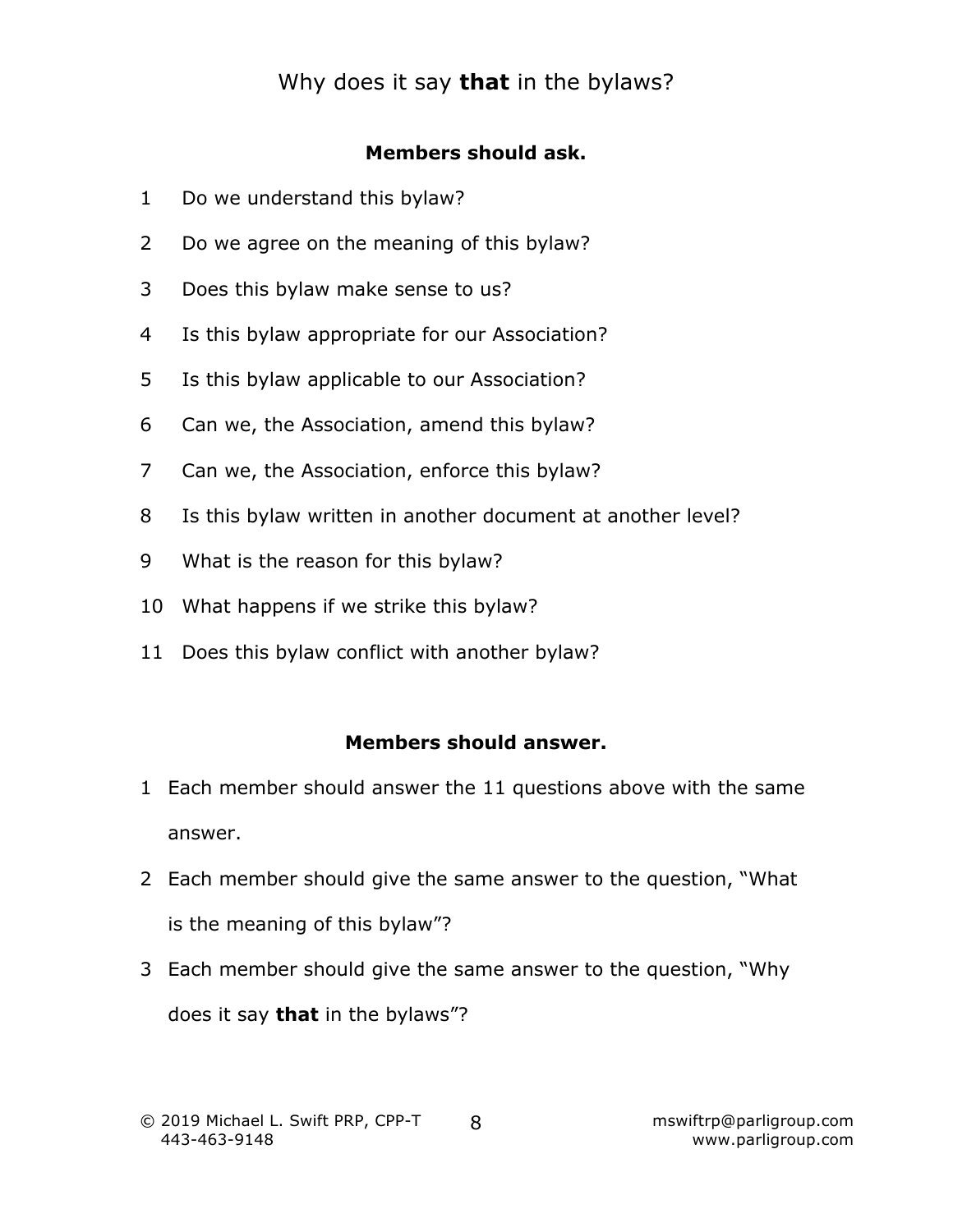## **Consider these points.**

- 1 It is presumed that nothing is placed in the bylaws without a reason for it.
- 2 It is not necessary to re-write a rule that is written in another document.
- 3 Statues supersede bylaws that conflict with them, even if not stated in the bylaws.
- 4 There should be nothing in the bylaws that we do not understand.
- 5 The bylaws are only one level out of elevels of governing documents.
- 6 The adopted parliamentary authority is encyclopedic; it has a table of contents, a 52-page preface, 669 pages of text, 48 tinted pages of charts, tables & lists.

## **Consider the argument.**

- 1 When we are not at the meeting where the question arose.
- 2 When the question does not involve a motion before the assembly.
- 3 When the adoption of the motion does not depend on the answer.
- 4 When the rejection of the motion does not depend on the answer.
- 5 When the question is not a contentious issue before the assembly.

9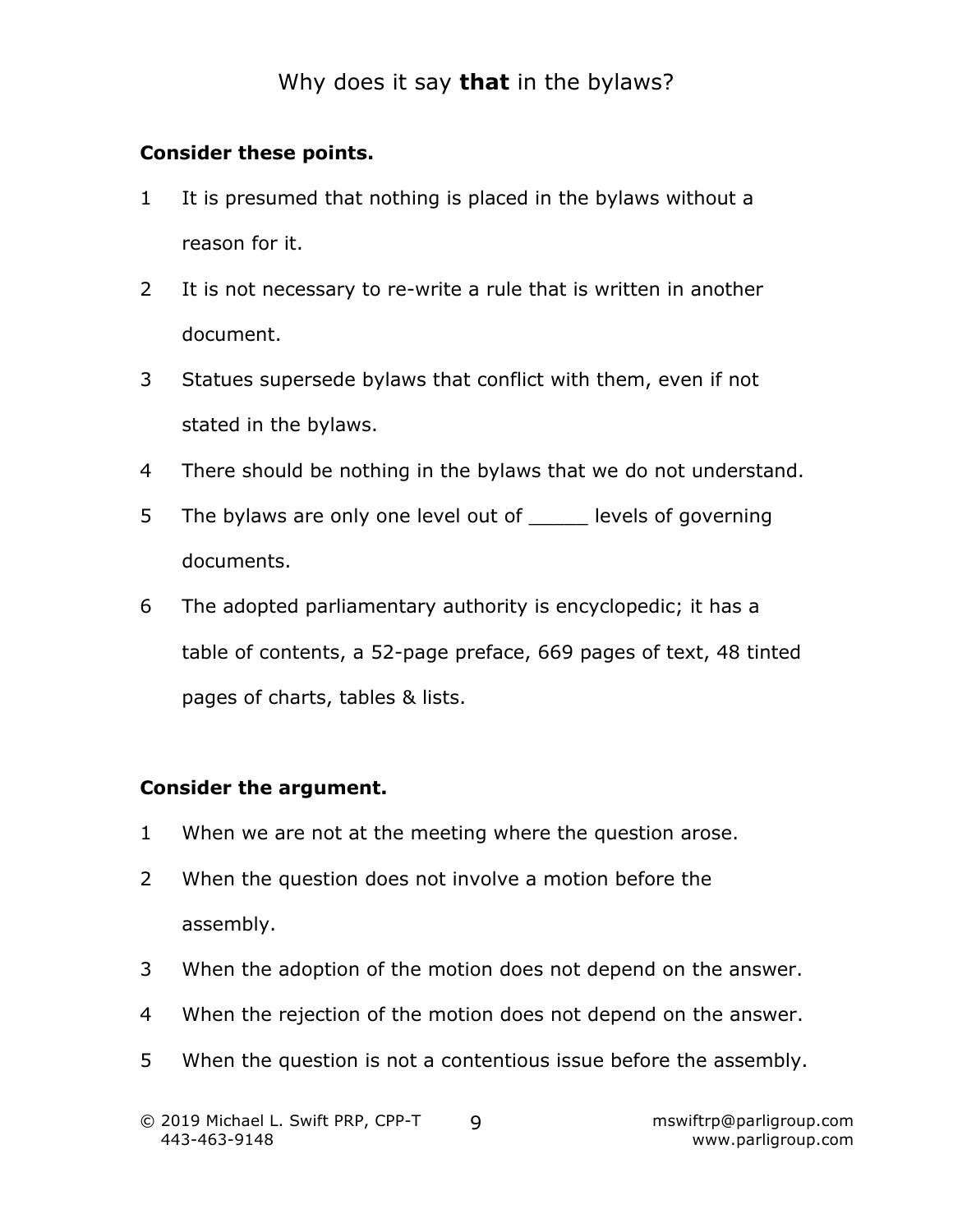## **Before writing a bylaw.**

- 1 Make certain you understand what the bylaw is intended to accomplish.
- 2 Discuss the purpose with those who have proposed it, and explore with them how the bylaw will be applied.
- 3 Check the statutory constraints within which you must proceed in writing the bylaw.
- 4 Ask yourself if the bylaw is sufficiently inclusive and appropriate to the situation.

## **After writing a bylaw.**

- 1 Have it read by, someone who will be affected by it.
- 2 Have it read by someone with talent in writing, grammar, and spelling.
- 3 Anticipate what the opposition might think of the bylaw, and try to address those issues.
- 4 Organize the bylaw logically and in harmony with the other bylaws.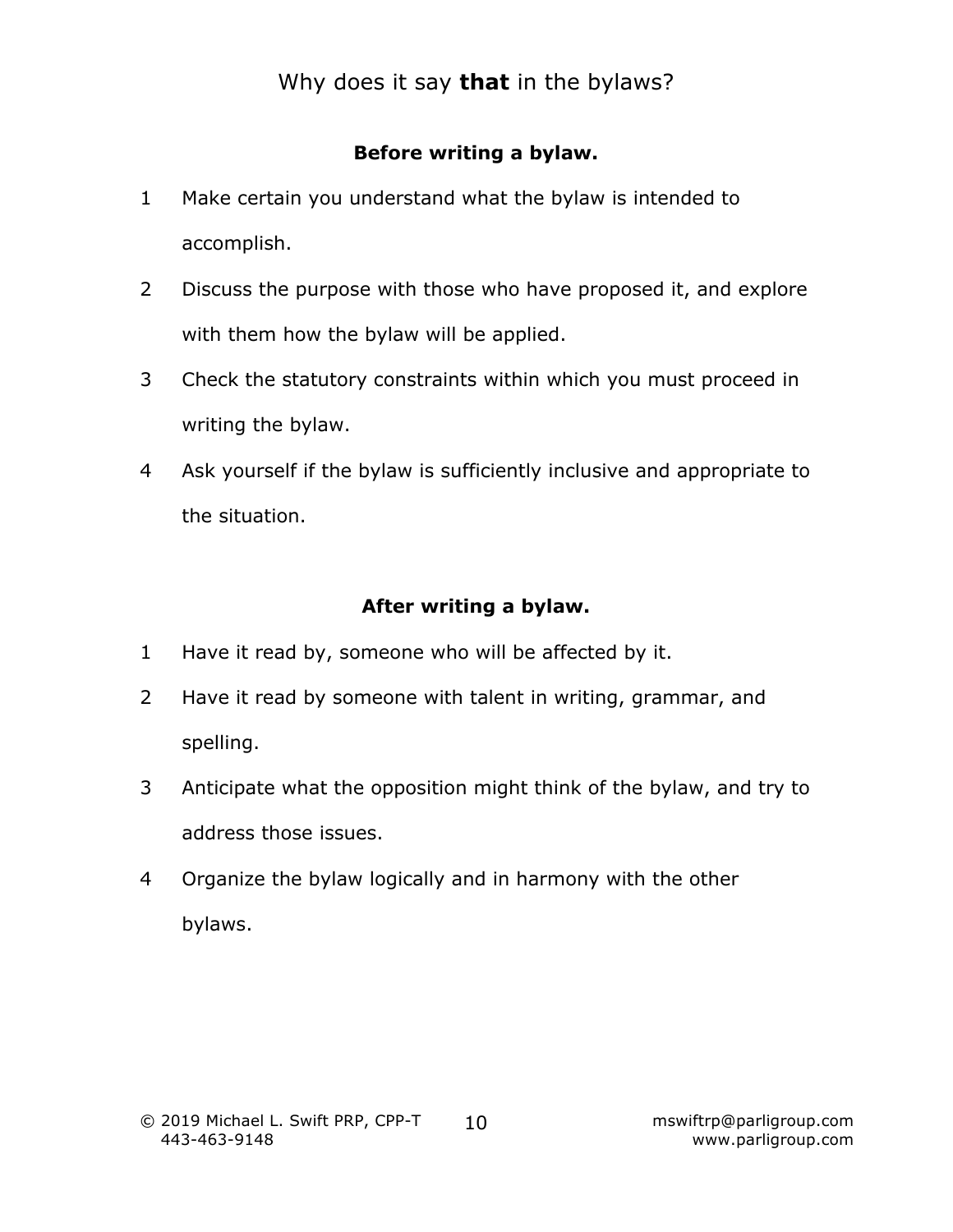#### **Writing a proviso.**

- 1 Do not include time sensitive transitional information in an amendment to a bylaw.
- 2 Write a motion identifying the necessary time and/or event that must occur before the amendment takes effect.
- 3 Adopt the motion, attach it to the bylaws, and remove the attachment after the prescribed time elapsed and/or after the prescribed event occurred.
- 4 This practice prevents cluttering bylaws with material that becomes of no use after a certain time or event.

A motion making a qualification, condition, or restriction a prerequisite should be adopted.

A motion relating to the mechanics of transition from current to amended bylaws should not be included within bylaws.

The proviso must be adopted first; if the bylaw is adopted first, it takes effect immediately, and can only be amended by following the procedure for adopting the bylaws as prescribed by the bylaws. While a bylaw amendment is pending, adopt an incidental motion that, in the event of the amendment's adoption, it shall not take effect until \_\_\_\_\_\_\_\_\_\_\_\_\_\_\_\_\_\_\_\_, indicating the time or conditions necessary,

the provision.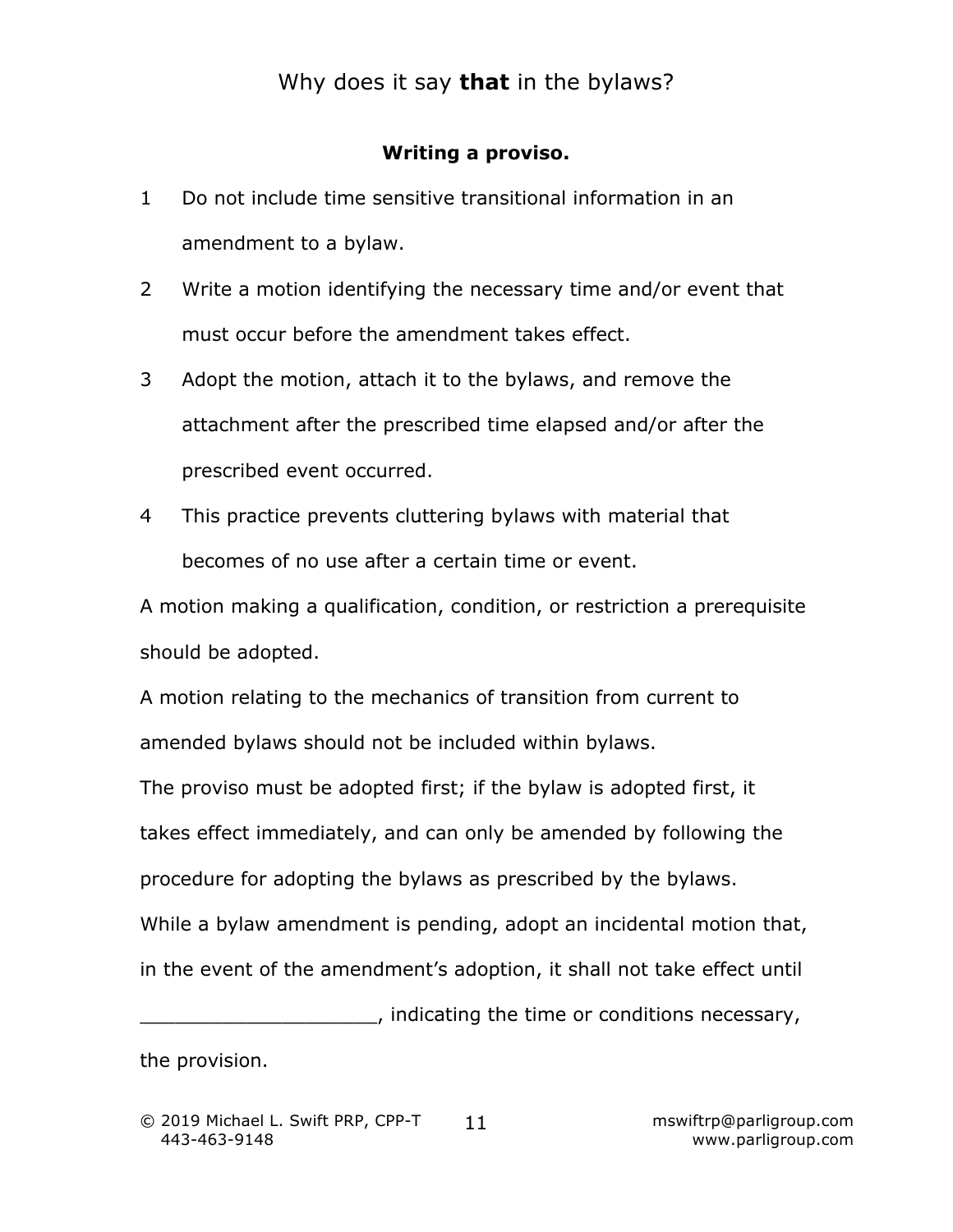## **Considering original bylaws.**

- 1 There is no proviso.
- 2 There is no scope of notice limiting amendments that can be applied to the bylaws.
- 3 The bylaws are considered seriatim.
- 4 Amendments to the bylaws are adopted by majority vote.
- 5 The vote required for adoption is a majority vote.

#### **Considering an amendment.**

- 1 The proviso covers any conditions of the transition.
- 2 The scope of notice limits the amendments that can be applied to the amendments.
- 3 The amendments are considered seriatim.
- 4 Amendments to the amendments are adopted by majority vote.
- 5 The vote required for adoption is that prescribed by the current bylaws.

## **Considering a revision.**

- 1 The proviso covers any conditions of the transition.
- 2 There is no scope of notice limiting amendments that can be applied to the bylaws.
- 3 The revision is considered seriatim.
- 4 Amendments to the revision are adopted by majority vote.
- 5 The vote required for adoption of the revision is that prescribed by the current bylaws.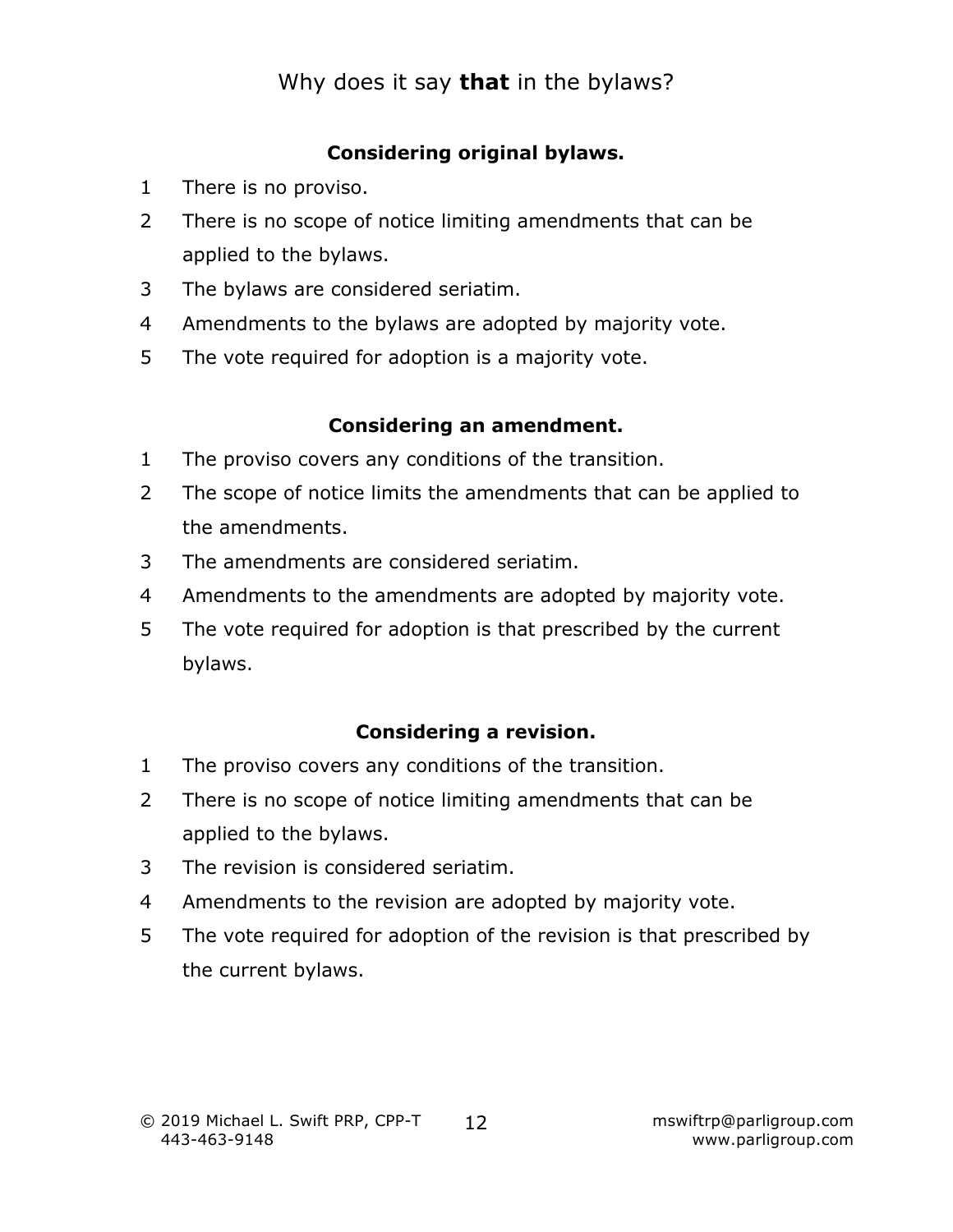## **Authorizing a one time delegation…**

- 1 Only the assembly can amend captions or headings under the rules applicable to bylaws or other papers if such change could have any effect on meaning, and this authority may not be delegated.
- 2 Corrections of article or section numbers or cross-references that cannot result in a change in a meaning can be delegated to the secretary or, to a committee. An assembly may delegate its authority in a particular case, by adopting a resolution such as the following.

It is moved that,

"The secretary shall be authorized to correct punctuation, and cross-references and to make such other technical and conforming changes as may be necessary to reflect the intent of the assembly in connection with the amendments adopted at the Association Convention."

- 1 Do not delegate such authority without giving the particular information, without specifying the time, without specifying the limits, without specifying the conditions, and without making it perfectly clear what can and cannot be done under this temporary delegation of authority.
- 2 Do not include such authority in the bylaws; this is in effect a blanket delegation of the authority of the members of the Association to one member or group of members. It is inappropriate to do so. Refer to the governing documents.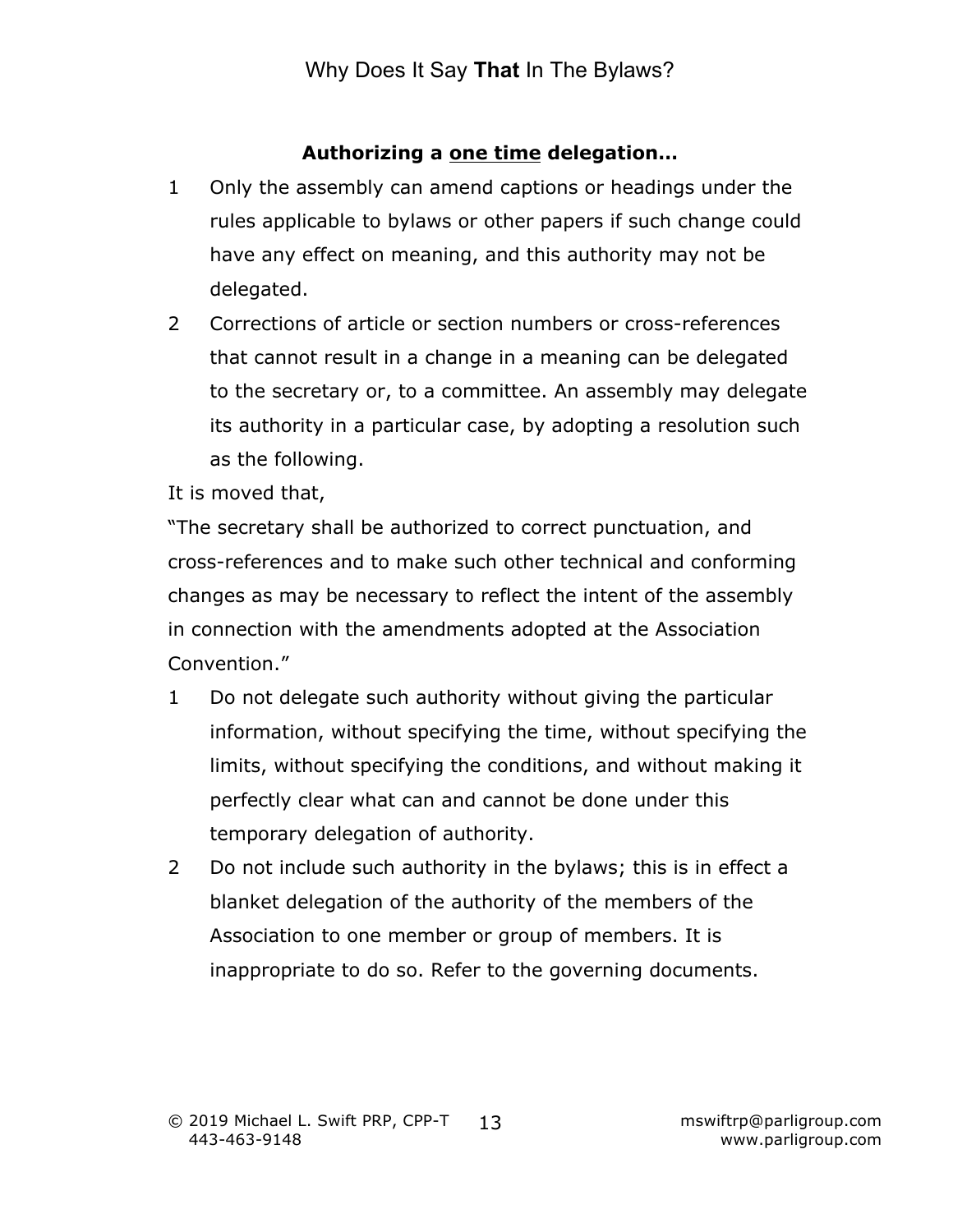Why Does It Say **That** In The Bylaws?

© 2019 Michael L. Swift PRP, CPP-T mswiftrp@parligroup.com 14443-463-9148 www.parligroup.com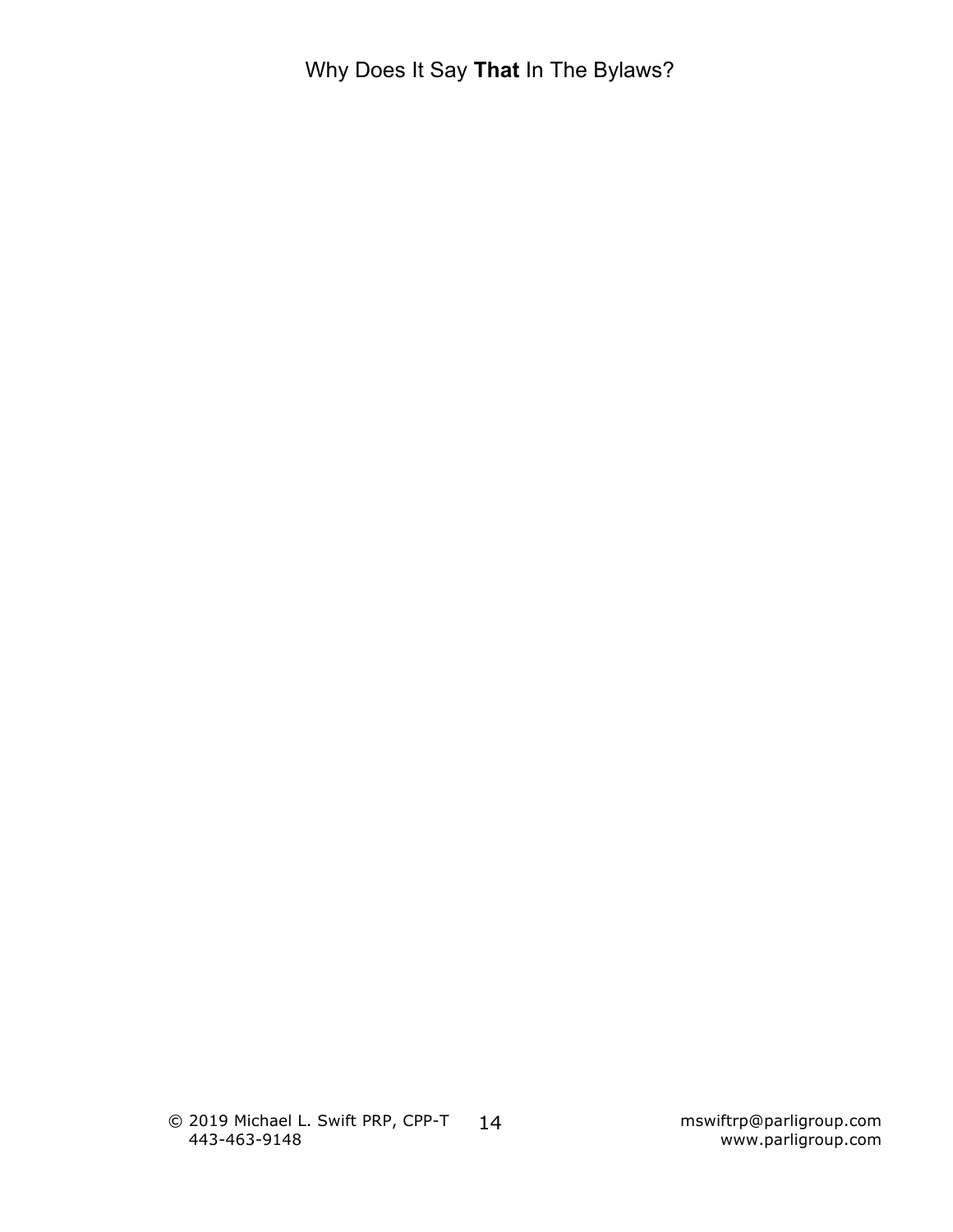"It ain't what you don't know that gets you into trouble. It's what you know for sure that just ain't so. Mark Twain